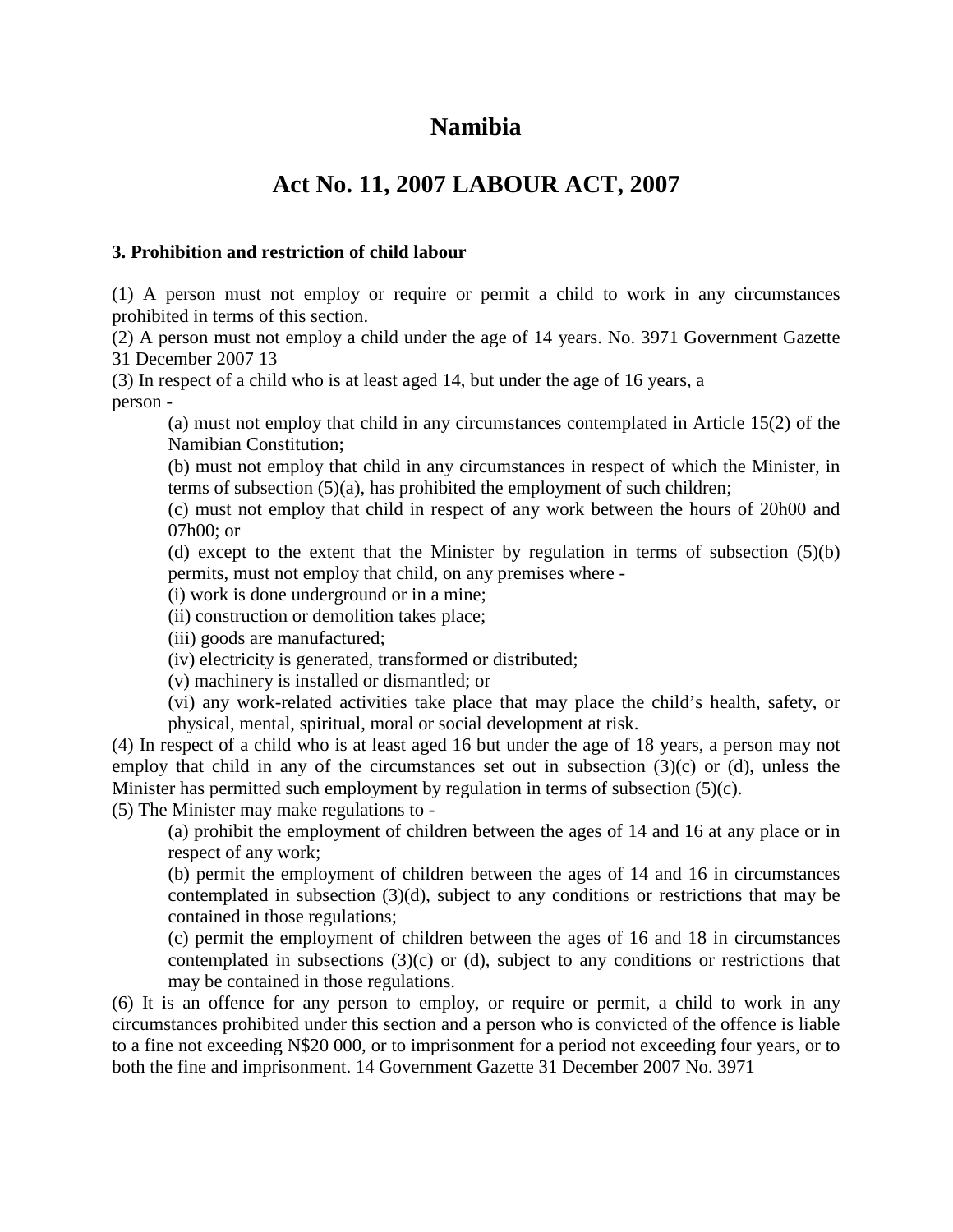#### **4. Prohibition of forced labour**

(1) A person must not directly or indirectly cause, permit or require any individual to perform forced labour.

(2) Forced labour does not include any labour described in Article 9(3)(a) to (e) of the Namibian Constitution and, for the purposes of this Act, "forced labour" includes -

(a) any work or service performed or rendered involuntarily by an individual under threat of any penalty, punishment or other harm to be imposed or inflicted on or caused to that individual by any other individual, if the first mentioned individual does not perform the work or render the service;

(b) any work, performed by an employee's child who is under the age of 18 years, if the work is performed in terms of an arrangement or scheme in any undertaking between the employer and the employee;

(c) any work performed by any individual because that individual is for any reason subject to the control, supervision or jurisdiction of a traditional leader in that leader's capacity as traditional leader.

(3) It is an offence for any person to directly or indirectly, cause, permit or require an individual to perform forced labour prohibited under this section and a person who is convicted of the offence is liable to a fine not exceeding N\$20 000, or to imprisonment for a period not exceeding four years or to both the fine and imprisonment.